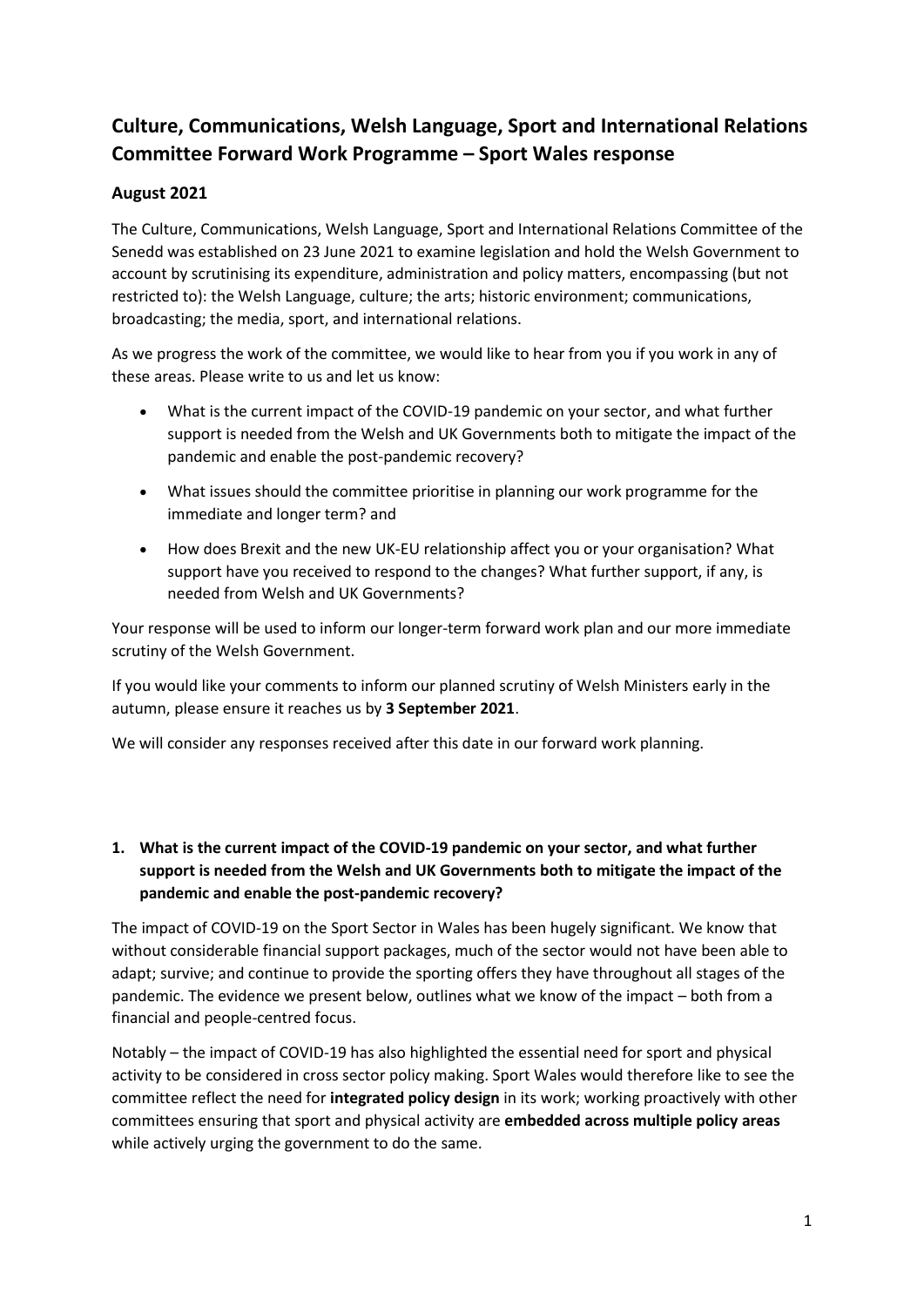### **The Impact across the Sport Economy**

The Sport Industry Research Centre (SIRC, Sheffield Hallam University) was commissioned by Sport Wales to study the effect of COVID-19 on the sport economy in Wales, for the year 2020. This work builds on a succession of economic updates over the past 20 years with similar methods and indicators. This means we can make like for like comparisons over time and estimate change based on the latest available evidence.

In 2020 the overall economy (UK, 2020) was expected to decline by 10%. At the same time sport related **GVA in Wales fell by 20%, almost twice the decline in the UK**. GVA in Wales is therefore down by £209m. In Wales the GVA generated through spectator sports had seen the greatest reduction (-43%). **Welsh Leisure and Culture Trusts** continue to incur a net loss of £292,000 per month during lockdown, making **bankruptcies a real possibility**.

It is important to note that these conditions would have been a lot worse without the £22.7 million investment on sport support packages, which we will detail more about in our response below. It is estimated that without investment, sport related GVA in Wales could have fallen by three times more than the UK economy. The voluntary sector in Wales, for example, would have seen an even greater decline without this contribution (-80% vs. -50%). In addition, **15.2 thousand (FTE) sport jobs would have been at risk** of being lost without public support.

# **The Impact of Sport Wales support on the sector during Coronavirus**

# **Emergency Relief Fund (ERF)**

We launched the ERF on 9 April 2020 in response to the immediate issues facing clubs due to coronavirus and the then recent flooding. To launch this fund, we utilised funding of £200,000 of repurposed funding from Sport Wales budgets and an additional £200,000 funding from the Welsh Government. In May we took the decision to increase this by a further £150,000 from our repurposed budgets.

This emergency funding was set aside for not-for-profit community sport in Wales and targeted at clubs who were already facing significant challenges. Clubs were eligible to apply for a maximum £5,000 to pay for rent, fixed-hires, utilities and insurance.

# **Sports' Resilience Fund (SRF)**

We also immediately worked to instil flexibility into the sport sector, ensuring that sports organisations, clubs and facilities could receive their usual funding and payments, which were made urgently.

Working with Welsh Government we repurposed a total of £8.5m of Sport Wales funding as part of the SRF, to protect existing sport and physical activity organisations who were negatively impacted by the coronavirus pandemic, while also preparing and strengthening sport and physical activity organisations (incl. those beyond existing partners) to thrive, in line with the Vision for Sport in Wales. To date, 28 strategic partners including leisure trusts, national partners, and national governing bodies have been supported to a total value of £2.3m.

# **Be Active Wales Fund (BAWF)**

Launched on 7 July 2020, the Be Active Wales Fund was initially focused on supporting not-for-profit clubs and organisations with immediate financial support through our 'Protect' funding stream. The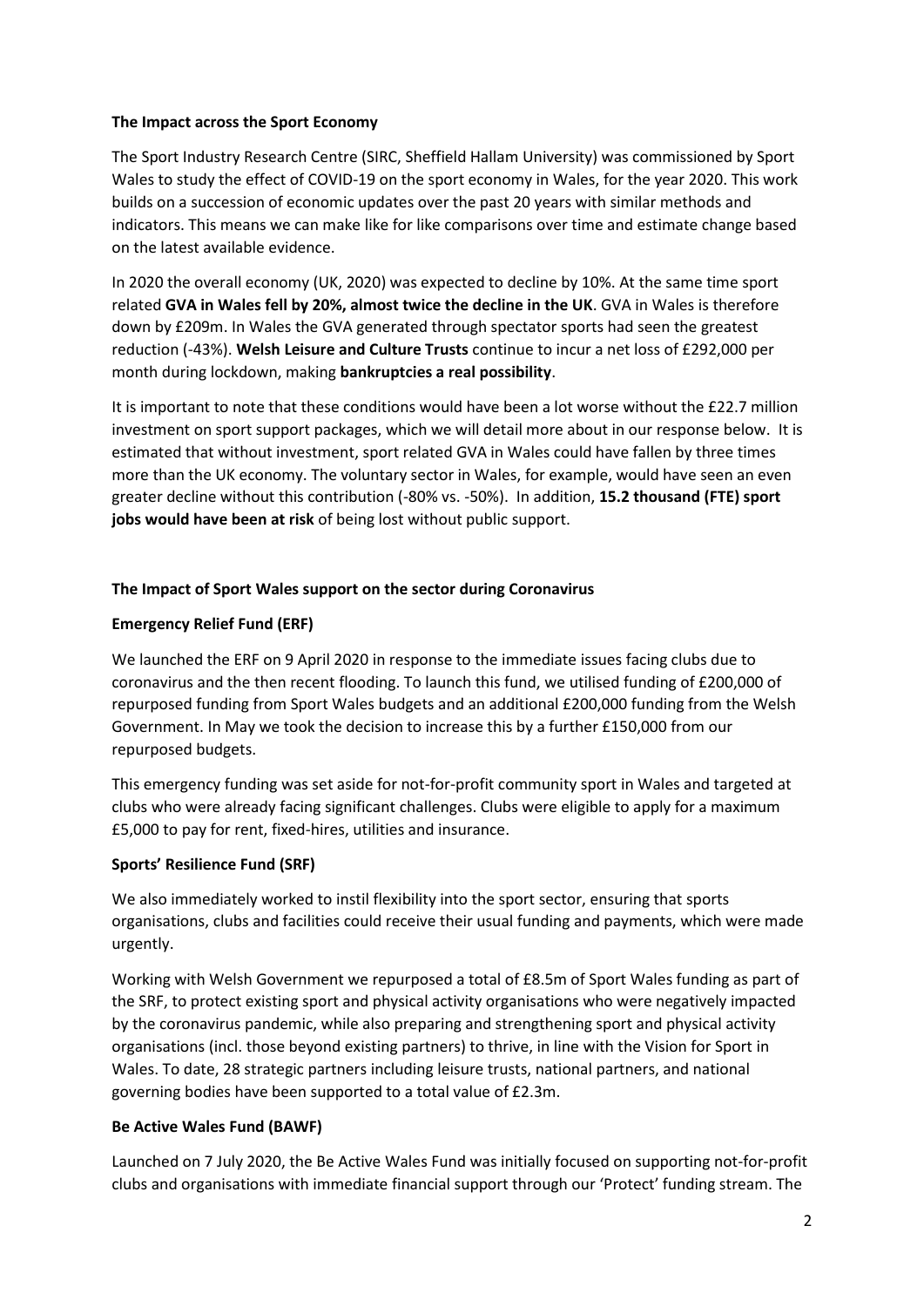'Prepare' element was later added to help sports return to activity and met the guidelines set out for that sport to return to activity. This fund was made available in the first instance by repurposing the funding we distribute via the National Lottery.

Finally we added the 'Progress' stream of funding to BAWF to support clubs to develop their offer for the long term, utilising the Welsh Government's rescue package announced on 17 September 2020. This stream of funding was targeted at taking sport and activity to the next step, tackling inequalities and supporting long-term sustainability and innovation.

Through the three strands of the Be Active Wales Fund, over £3.74m has been invested into community sports and organisations in the financial year 2020/1.

### **Sport and Leisure Rescue Package (SLRP)**

Through the Sport & Leisure Package Fund, Sport Wales have also distributed £2.7m across local authorities to help in the pandemic recovery. This is in addition to the annual allocations given to local authorities.

### **Freelancer and Private Providers Funds**

The £3m Sport Freelancer Fund was established in November 2020, providing financial help for the sport sector's self-employed and freelance workers who directly deliver activities that get the nation moving, such as fitness instructors, personal trainers and coaches. The first round of the Sport Freelancer Fund was open between 25 November – 9 December 2020, and we opened a second round between 21 January – 3 February 2021. **£2.71m was allocated to Sport Freelancers in Wales**, with 99% of all applications supported.

The Private Provider Fund was established in January 2021, aiming to support and protect sustainable organisations and facilities with the sector. The fund also aimed to protect as many jobs within the sector as was possible and to ensure that organisations that were viable were not at risk of failure before the end of the financial year. The Private Provider Fund was open between 9 February – 19 February 2021. **£4.28m was allocated to Sport Private Providers in Wales**, with 91% of applications supported.

# **The Impact on People's activity levels and returning to sport**

#### **Our Research**

We have worked with Savanta ComRes over the course of the pandemic to interview around 1,000 Welsh adults at 5-month intervals to understand the impact of the pandemic on their activity levels. The most recent survey comprised of 1,011 Welsh adults (16+) online from 12 March to 16 March 2021. Data were weighted to be demographically representative of Welsh adults 16+ by gender, age and the estimated households with children under 16. Our findings from this work conclude:

- Overall, there appears to have been a decline in participation levels since October (prior to the firebreak) when local restrictions were in effect across the majority of local authorities in Wales.
- This decline is not consistent across age ranges. Those aged between 16-34 tend to be doing **more** exercise than pre-pandemic, while those aged 35+ tend to report doing **less**. Those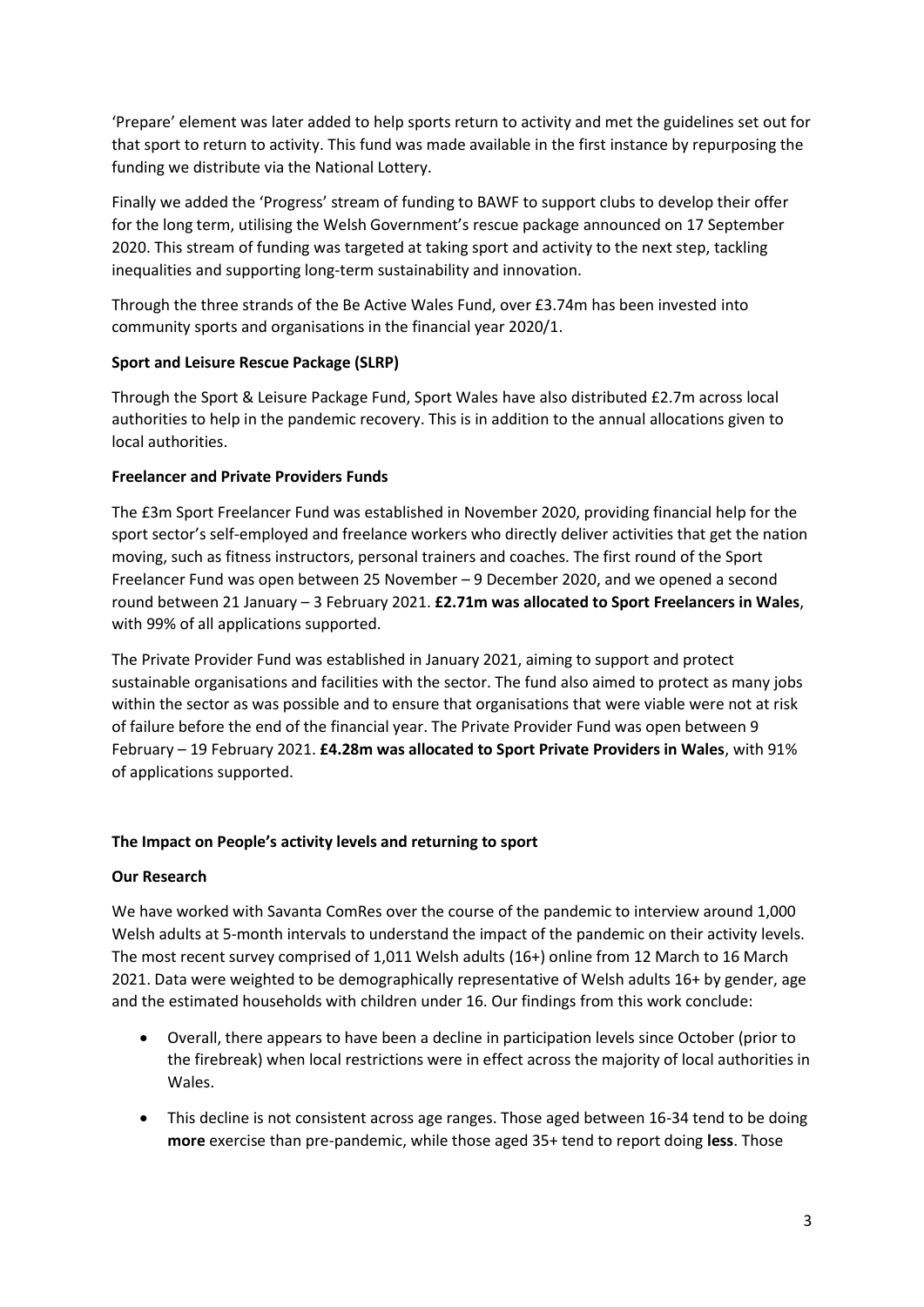aged 55+ are the most likely to be doing less, with 28% reporting no activity in the previous week.

- While participation levels amongst those from higher socioeconomic levels don't appear to be different to pre-pandemic, those from lower socio-economic backgrounds now report doing less. 24% of those from lower socioeconomic backgrounds report no physical activity (of at least 30 minutes) on any day in the previous week.
- Overall, adults are more likely to feel confident about returning to **outdoor** facilities at this time but concerns about returning to **indoor** facilities are still relatively high with the majority of adults not feeling confident about returning to these settings.
- 45% of adults feel more confident about taking part in sport and physical activity as a result of the ongoing COVID-19 vaccination programme.
- 40% adults currently worry about leaving the house to exercise or be active, while 63% of adults are worried about exercising close to other people as restrictions begin to ease. Social Distancing (11%), restrictions on the amount of people in one place (4%) and cleanliness/hygiene (3%) are the measures that adults are most likely to say will help them continue or take up sport once restrictions allow.

### **The Future Needs of our sector**

Evaluating our funding streams have highlighted the **continued need for long-term, sustainable support** for the sector. Key findings include;

- Over half (56%) of funding requested to the Be Active Wales Fund was to help clubs progress, demonstrating how more funding is required to help 'future proof' clubs.
- 44% of respondents were either not sure or hopeful that they would remain sustainable over the next 12 months in the absence of any further 'emergency-type' funding.

As well as the pressing financial challenges that remain outstanding, the growing inequalities gaps, concerns around the return of volunteers to the sport sector and the increased public health concerns as a lasting impact of Covid-19 will all provide systemic challenges to the sector in future.

Sport Wales believes that as well as continuing with our existing work, investment and a step-change in how funding is spent across multiple policy areas will allow the sector to grow its capabilities in targeting defined outcomes in a public health agenda, within community cohesion and in doing so be forensic in its approach to tackling inequalities. Sport as a universal approach is one of the Welsh Government's key policy tools in reaching out across a wide range of demographic challenges.

Sport Wales's investment in the opportunities which drive a healthier nation can not only support a preventative agenda in terms of physical ill-health, but also the wider mental health agenda. There are numerous opportunities to build on existing collaborative approaches such as that within the Healthy Weight: Healthy Wales (HWHW) strategy. This is a long-term strategic commitment which has brought together different sectors and stakeholders and contains the mechanisms by which to deliver a collective approach.

Any funding in the HWHW strategy would naturally need to be ring-fenced for physical activity interventions, and ensuring this cross-cutting policy approach is delivered effectively by Government and partners in this space will ensure that sport is having the necessary effect in supporting post-Covid resilience, which builds on early successes such as the Healthy and Active Fund and the Welsh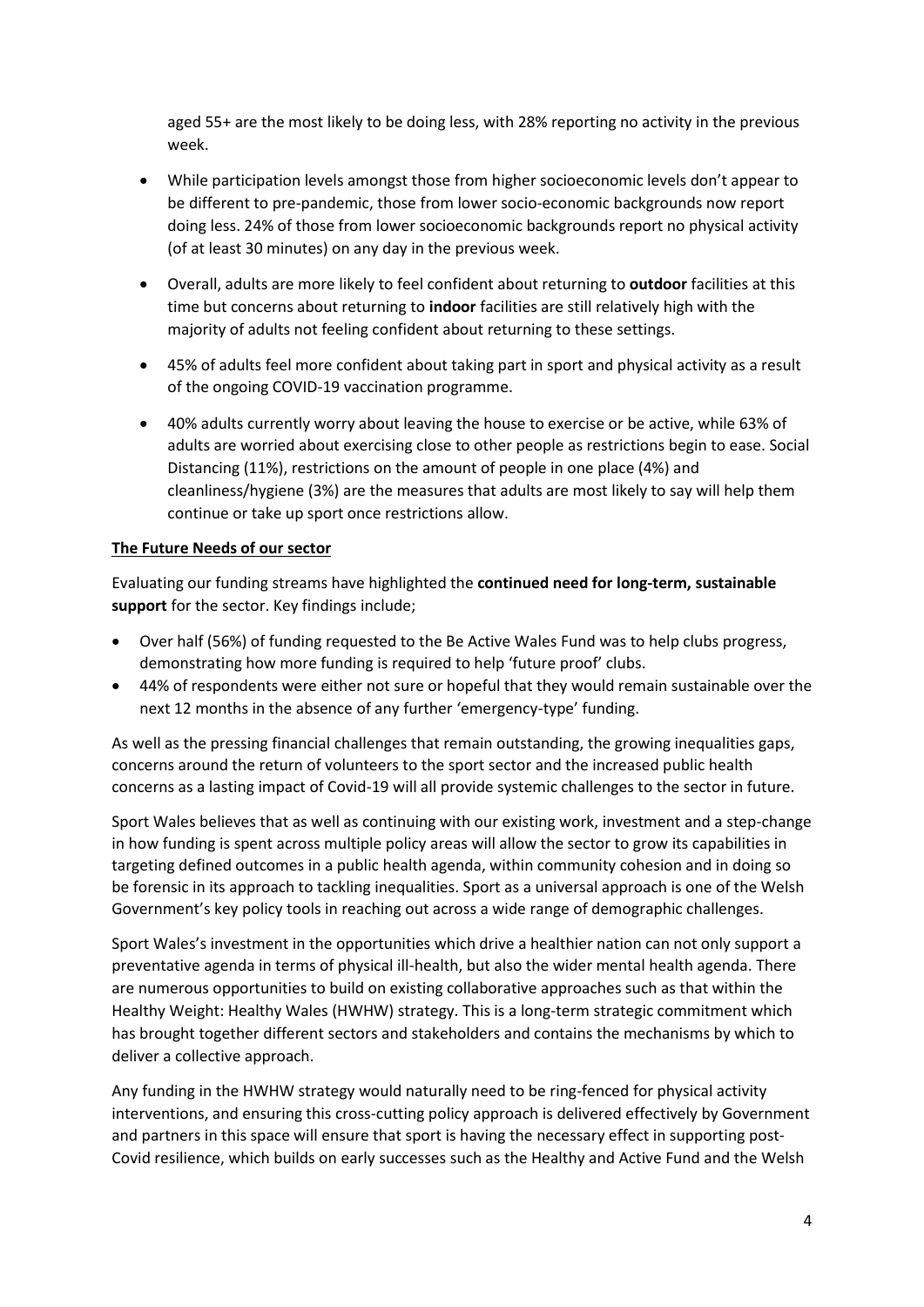Physical Activity Partnership between us, Public Health Wales and Natural Resources Wales, which is a vehicle for coordinated activity on a cross-sector approach.

We would like to see the committee reflecting the need for integrated policy design in its work and look at the work that sport, active travel, active education settings and active workplaces can and are doing to embrace the concept of an active lifestyles population, which is creating the opportunities and habits for physical activity to drive the nation's wellbeing as part of daily routines.

# **2. What issues should the committee prioritise in planning our work programme for the immediate and longer term?**

Sport Wales believes everyone in Wales should be able to take up opportunities to be physically active, enjoy sport and physical activity safely and easily in their community and incorporate it as part of a lifestyle which supports weight control, mental wellbeing, and preventative healthcare.

We would like to see the committee proactively work alongside other committees such as the Health and Social Care committee, and the Children, Young People and Education committee to ensure that the cross-cutting nature of sport and physical activity is not viewed only through the lens of economy and/or culture. We believe that some of the most important programmes of work that Sport Wales is involved in should be reviewed and analysed across committees.

Some examples of opportunities for cross committee work reviewing how sport and physical activity can support other important policy areas are:

# • **Sport Wales Role in Active Education**

Given the importance of sport and physical activity within preventative healthcare and the key role Sport Wales has been asked to play in delivering a pilot programme to look at enhancing the school day through physical activity opportunities, we will also be writing to both aforementioned committees to state these priorities for their work programmes too.

# • **Enhancing the value placed on Sport and Physical Activity in supporting mental health**

It is well known that physical activity can support wellbeing and improve mental health, but there is much more that could be done to join this up throughout government and public agency workplans. Throughout the pandemic we have carried out a number of population surveys with Savantana ComRes which consistently showed that around 60% of people were being physically active to support their mental health.

Below we have set out our involvement in five key policy areas which are strategically important to the delivery of an active nation, alongside our aims in supporting them.

# **Public Health and Wellbeing**

The [Vision for Sport](https://visionforsport.wales/) is our platform to transform Wales into an active nation. We know that encouraging more people to become more active can lead to population level improvements in health outcomes and overall wellbeing. For this to be achieved it requires cross-sector engagement sport, nor Sport Wales, can achieve this alone. There are growing international examples where-by establishing wellbeing as a national marker for success can ensure collective action.

The Healthy Weight: Healthy Wales strategy and long-term strategic commitment has brought together different sectors and stakeholders and contains the mechanisms by which to deliver a collective approach. Yet, there is more that can be achieved with ambitious thinking centred on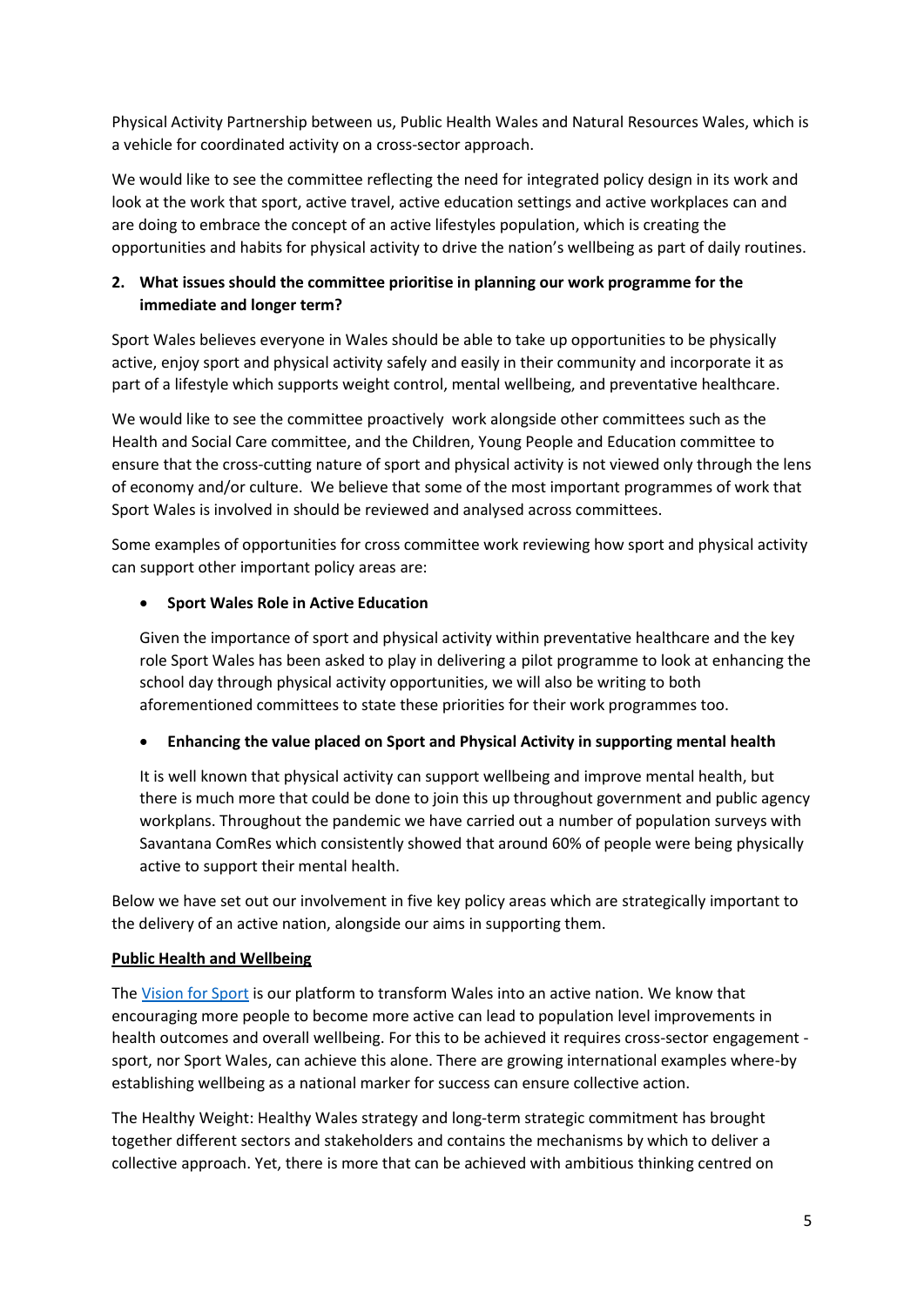integrated policy design bringing together: sport, active travel, active education settings and workplaces, and truly embracing the concept of developing an active population. Our 2018 study, undertaken by Sheffield Hallam University<sup>1</sup>, confirmed that with every £1 invested in sport there is a £2.88 return, both creating social and economic value for Wales, and increasing the capacity of the NHS. Investment in sport really can transform health and wellbeing.

The Covid-19 crisis has also created a climate in which people's mental health has been hugely affected by economic pressures, isolation, and lack of access to community based physical activity. We recognise the essential need to support mental health as we move into a new phase of recovery following the pandemic. The benefits of physical activity in supporting mental health and opportunities in developing this are vast. Sport and physical activity can and should, play a significant role in this.

# *In the Sixth Senedd, Sport Wales would like to see an increased emphasis on the value sport and physical activity has in the preventative health agenda; and further growth in the profile of the role of sport and physical activity in supporting mental health.*

### **Active, resilient young people**

An enhanced offer to young people must be made to make progress against both the Future Generations Wellbeing Goals and the [UN Convention on the Rights of the Child.](https://downloads.unicef.org.uk/wp-content/uploads/2019/10/UNCRC_summary-1_1.pdf?_adal_sd=www.unicef.org.uk.1601970931098&_adal_ca=so%3Dwww.ecosia.org%26me%3Dreferral%26ca%3Dreferral%26co%3Dhttps%253A%252F%252Fwww.ecosia.org%252F%26ke%3D(not%2520set).1601970931098&_adal_cw=1601970898397.1601970931098&_adal_id=8f63c3c6-00df-49e6-8809-53615f821ef5.1601970898.2.1601970929.1601970898.990252bc-2b03-40a5-9be1-385bdeb3ebaf.1601970931098&_ga=2.133369038.1905248250.1601970897-1653442165.1601970897) The international examples of this success, such as th[e Norwegian rights of the child,](https://www.idrettsforbundet.no/contentassets/482e66e842fa4979902ecc77f0c05263/36_17_barneidrettsbestemmelsene_eng.pdf) are a positive example of how sport can put developing young people at the heart of its agenda.

Creating good quality, equal opportunities for young people to access physical activity in the from the earliest age, supporting teacher training, and an opportunity to rethink schools' place at the heart of communities are opportunities to provide an enhanced offer in the Sixth Senedd, whilst the new curriculum is embedded in our schools.

# *In the Sixth Senedd, Sport Wales would like to see active education systems where the new curriculum combined with an enhanced school day will see a focus on schools becoming hubs of physical activity for the whole community.*

# **Tackling Inequalities - Cohesive and Connected Communities**

It is evident through our research, that sport, and physical activity is not always accessible to all communities in Wales. This clearly shows the need to take an intersectional approach to address gaps in participation across all groups. People who are unable to be active, due their economic situation, ability, or wide-ranging access requirements, need sport and physical activity brought to them, and potentially delivered in a different way.

Within the Government's Covid-19 reconstruction report<sup>2</sup>, the opportunity to rebuild communities was identified. Increased access and the enhancement of green space; opportunities for active travel; improvements in local leisure facilities; and integrated transport options will support people to be active close to home – supporting their local communities and improving their health and wellbeing in the process.

Within local communities, we recognise the need to accelerate and widen our work in working with underrepresented population groups in sport. Sport is a platform that can promote inclusion, foster

<sup>&</sup>lt;sup>1</sup> Sport Wales, Sport Industry Research Centre, Social Return on Investment, 2018 available at <https://www.sport.wales/content-vault/social-return-on-investment-in-sport/>

<sup>2</sup> [https://gov.wales/coronavirus-reconstruction-challenges-and-priorities-html,](https://gov.wales/coronavirus-reconstruction-challenges-and-priorities-html) 6 October 2020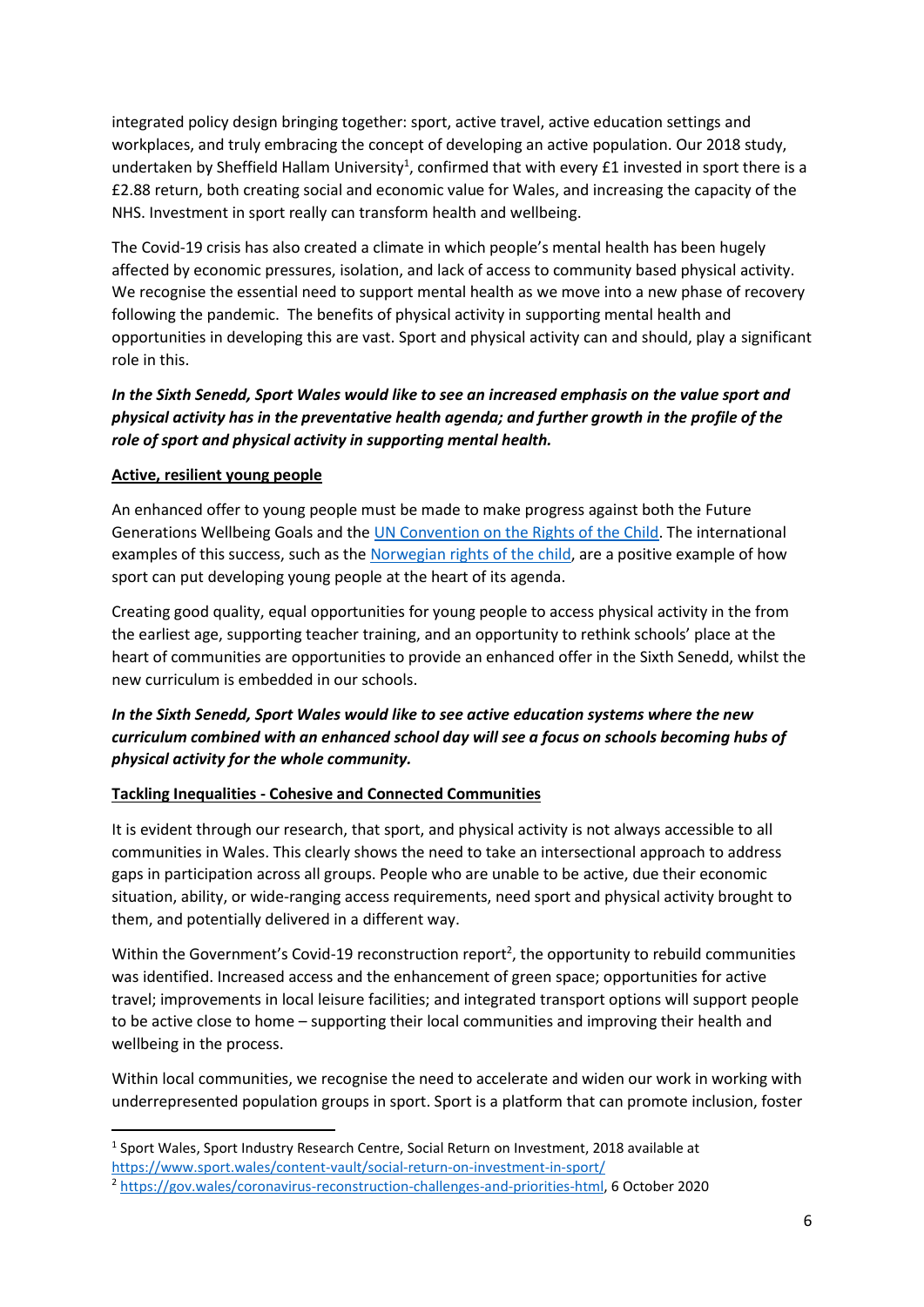community cohesion and in some instances can tackle the social determinants of health such as crime, poverty, and systemic inequality. We hope to work with you to accelerate these positive wider impacts sport has across Wales.

*In the Sixth Senedd, while work on reconstructing communities after Covid-19 continues, Sport Wales would like to see the protection and promotion of community spaces that promote physical activity enhanced; with a cross-sector drive to make facilities within communities accessible to all.* 

### **Wales on the World Stage**

Nowhere is Wales' global reputation more prominently enhanced than through its sporting success. [The British Council's Soft Power Barometer Study](https://wales.britishcouncil.org/sites/default/files/wales_soft_power_barometer_2018_0.pdf) noted, sport is our primary international influence. As we rebuild from Covid-19 the return to performance sport will be crucial to our sense of national identity.

At Sport Wales our strategy is focused on ensuring we showcase not just what we win, but how we win. Our investment and development in coaching programmes, performance institute resources and the athletes we work with, our support for parental engagement and the ongoing study of ethical athlete environments, all aim to establish Wales as a global leader in athlete development.

We want to be known across the world as a nation who utilise the power of sport for personal development, bringing social, cultural, educational, and economic success from the principles of a person-centred approach. We want Wales to be recognised as a nation who, through sport, maximises an individual's potential to be leaders and role models, in communities, business, culture, public services, or even to be a gold medal winning Welsh athlete.

*In the Sixth Senedd, Sport Wales would like to see a focus on the wider contribution our sporting ethos can have on supporting the next generation of athletes, encouraging the use of legacy funding at a community level and working with us in promoting a person-centred approach to sport.*

#### **Resilient and Digital Sector**

The past 18 months have been a challenging time for the resilience of our sector. The impact of Covid-19 on the spectrum of sport is still developing and is unlikely to be fully understood for some time. In addition to the pandemic there have been other challenges. Many clubs and sport facilities suffered significant impacts from the 2020 flooding, highlighting the need to consider how environmental change can also threaten sport in Wales. Our work has helped support National Governing Bodies to take significant steps forward in their governance approaches, including establishing the Governance and Leadership Framework. We have supported organisations to put in place financial planning, organisational audits and commercialisation strategies under our existing approach. Greater investment will help ensure we build upon this work, responding to the needs of the sector and identify opportunities to build long-term resilience.

Recent challenges have also uncovered many positives about sport in Wales. The capacity of the sector to come together, support each other and the ability to adapt services to meet the need of the people of Wales in a short space of time was a huge success. We are exploring how we can utilise digitalisation to augment our own and our partners' work; and how new, emerging sports may foster new engagement and enhance sector resilience. Our complexity approach and way of working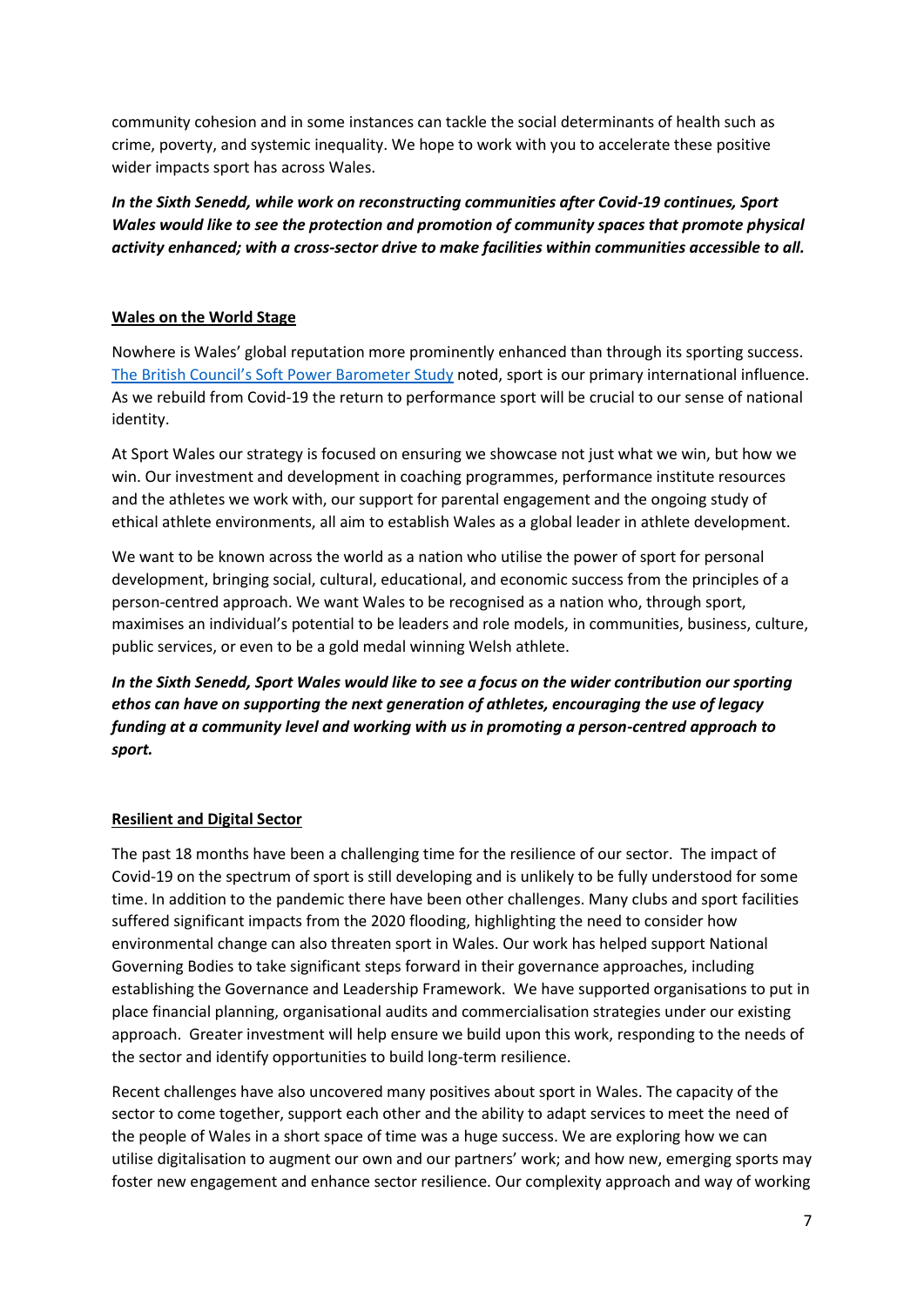supports this innovation, and we look forward to working with you to explore how collaborative investment may enhance this.

*In the Sixth Senedd, Sport Wales will be aiming to work with the sector and others to explore how digitalisation and new emerging sports, can build sector resilience and how future investment in relation to this might be supported.* 

# **3. How does Brexit and the new UK-EU relationship affect you or your organisation? What support have you received to respond to the changes? What further support, if any, is needed from Welsh and UK Governments?**

We have summarised three incidents which have resulted from the new UK-EU relationship, which we are aware of.

#### **Example one: the impact on travel restrictions**

Recently, British Cycling have supported riders in calling on the UK Government to act to protect the future of talented young people in the sport, with hundreds of riders facing severe disruption due to post-Brexit travel arrangements and the lack of racing opportunities in the UK.

For over half a century aspiring British riders have made their mark in the sport racing for amateur teams on the continent, with many receiving invaluable financial support from organisations such as the Dave Rayner Fund. Following the United Kingdom's withdrawal from the European Union, visitors to EU nations are now limited to a stay of 90 days in a 180-day period, with riders seeing offers to race for teams withdrawn as a result of the changes. Hundreds of riders face severe disruption due to post-Brexit travel arrangements and the lack of racing opportunities in the UK.

Several cyclists recently wrote to Secretary of State for Digital, Culture, Media and Sport, Oliver Dowden about this disruption. The riders called on the Government to investigate the possibility of a resolution in time for the start of the 2022 season, which would enable amateur sportspeople to live and race on the continent for extended periods. Within cycling training, the intensity of regular toplevel racing and the ability to test limits in unfamiliar settings is a key part of being able to reach the top of international competition.

The riders noted that with their professional contracts with top tier teams they have been largely protected from the impacts, but that if younger riders are experiencing the same current restrictions on visa free residency early in our careers, they may well experience severe disadvantage.

The impact of Covid-19 across Europe has masked the problem in 2021, due to the subsequent restrictions in place on travel across borders.

The current challenges facing riders have been exacerbated by the difficulties facing British race organisers closer to home, due to the ongoing difficulty of securing the necessary permissions for road race events. The number of races fell by 23% from 2016-19 due to rising costs and the complexity of regulations, and the additional hesitancy of local stakeholders to sanction events under Covid-19 restrictions meant that the challenge grew further.

#### **Example two: living abroad to train**

The athlete concerned wrote to Sport Wales regarding Welsh/British athletes living abroad, and was living in Spain, training full time. They had signed for a team to be playing in a league which hadn't